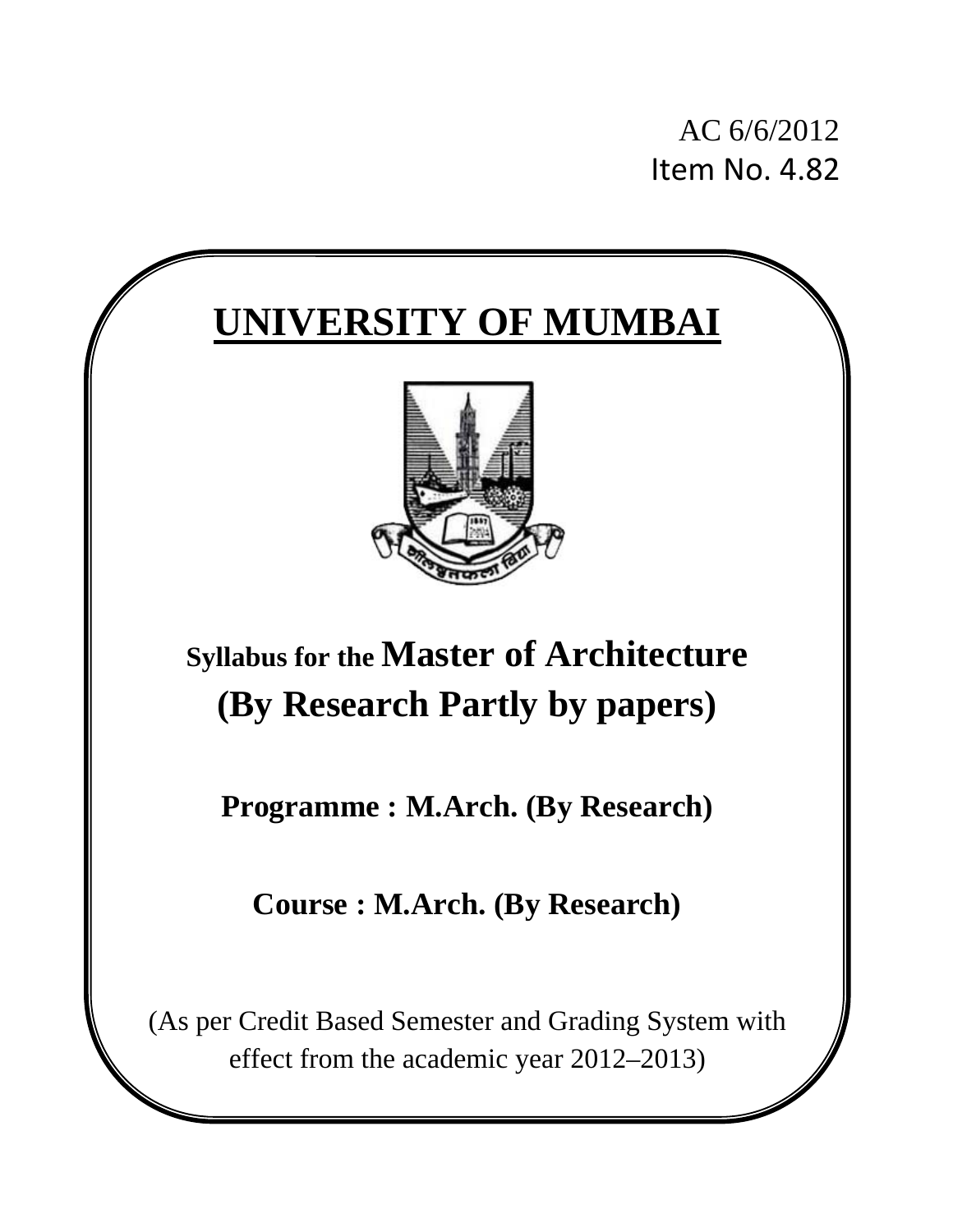#### **Master of Architecture course (By Research partly by papers) degree program**

### **Preamble**

Architecture is not just buildings, Architecture is everything about people and places. In addition to the physical aspect of site and climate, the architect should be aware of the cultural characteristics of the place, its historic traditions, and current trends. The architect should have the knowledge about the buildings systems, user requirements, aspirations and behaviour.

Architects are generalists. They have to perform as technicians, artists, counsellors, project managers and co‐coordinators.

Architects are members of society. They use society's resources. They should accept the responsibility of fulfilling society's needs. It is obvious that the deeper is their understanding, the richer their expression, and the keener their creative power, the more valuable will be their contribution to the society.

They must be aware of contemporary theories related to Art, Architecture and sociology and economics.

**Master of Architecture Program (By Research partly by papers) provides the opportunity to gain deeper knowledge of Architecture. It is a systematic attempt to obtain answers to specific questions about phenomena or events in built environment and their application to building design.** 

**The course gives facilities for students to gain specialization in their chosen design topics.**

Notes:

The following are the subjects within the purview of which a topic for the M. Arch. Degree by research, has to be selected by a candidate:‐

- (1) Housing projects (urban and rural)
- (2) Industrial projects
- (3) Institutional projects
- (4) Commercial projects
- (5) Infrastructure projects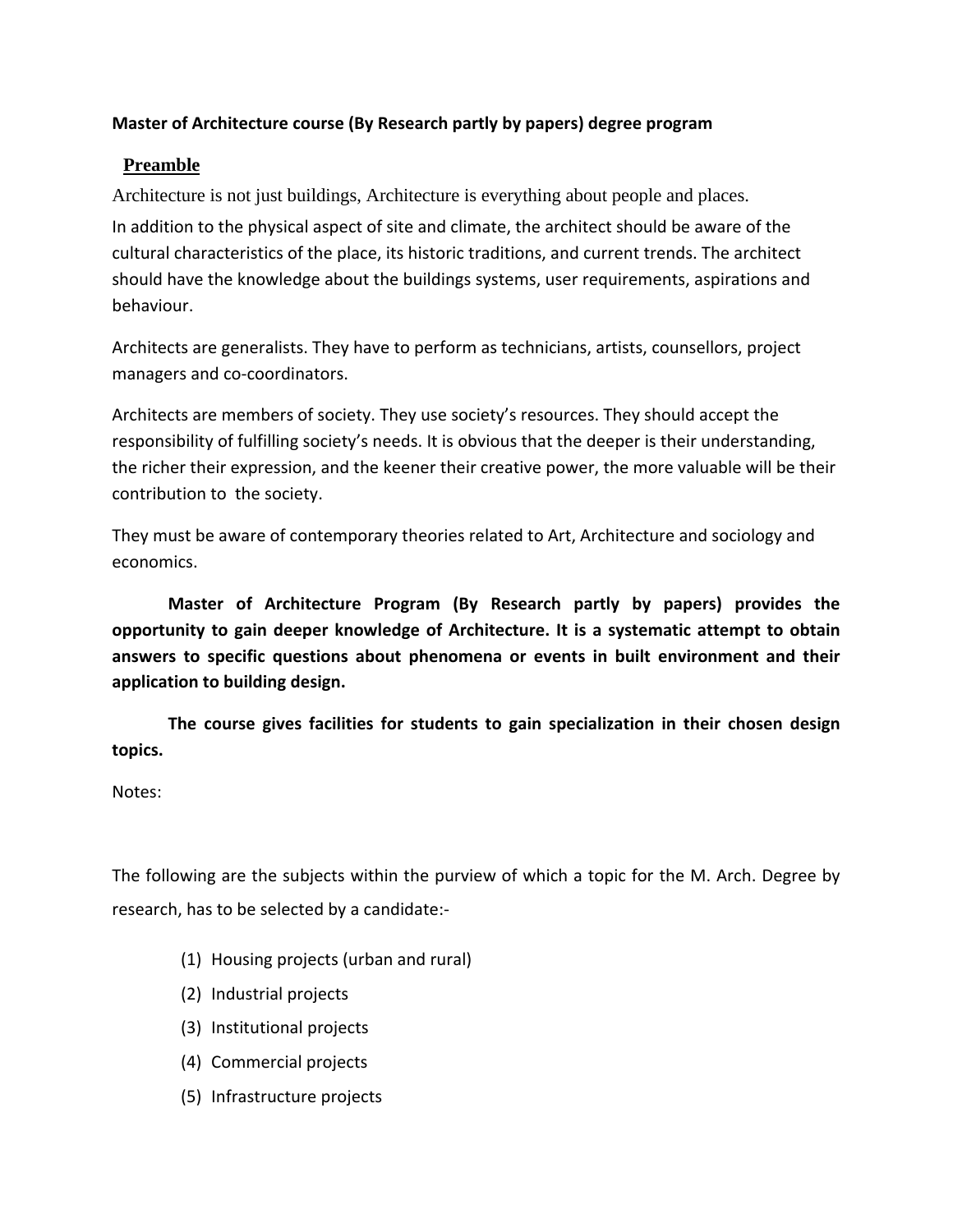- (6) Urban Design projects
- (7) Urban Renewable/ Redevelopment
- (8) Interventions in heritage precincts
- (9) Environmental Design projrcts
- (10)Hybrid building projects ( Mix‐use)

#### **Allied Research**

#### Areas of Study for allied research

A student will be required to explore the following areas of study relating to the topic selected by him and will receive the guidance for the same:‐

- (a) Socio‐economic features
- (b) Land, Government Policies and their effects
- (c) Geographical and climatic conditions
- (d) Building techniques and their adaptations
- (e) behavior of the user.
- (f) A detailed report indicating to what extent findings of the thesis can be practically applied or adopted to a live project.

#### **seminar**

 Besides a major project on the selected subject, the candidate shall be offered core instructions in Architecture, related subjects and subjects of general interest. A candidate is required to present a paper and at the end of the first and the second semester of the course.

#### **Electives**

Every candidate has to complete one elective and submit the required sessional work at the end of the semester I and semester II

#### Topics of electives

Visual studies, Digital Architecture, Landscape, Rural studies, Urban Sociology Urban Infrastructure, User Behaviour, Structural systems, Construction management History and culture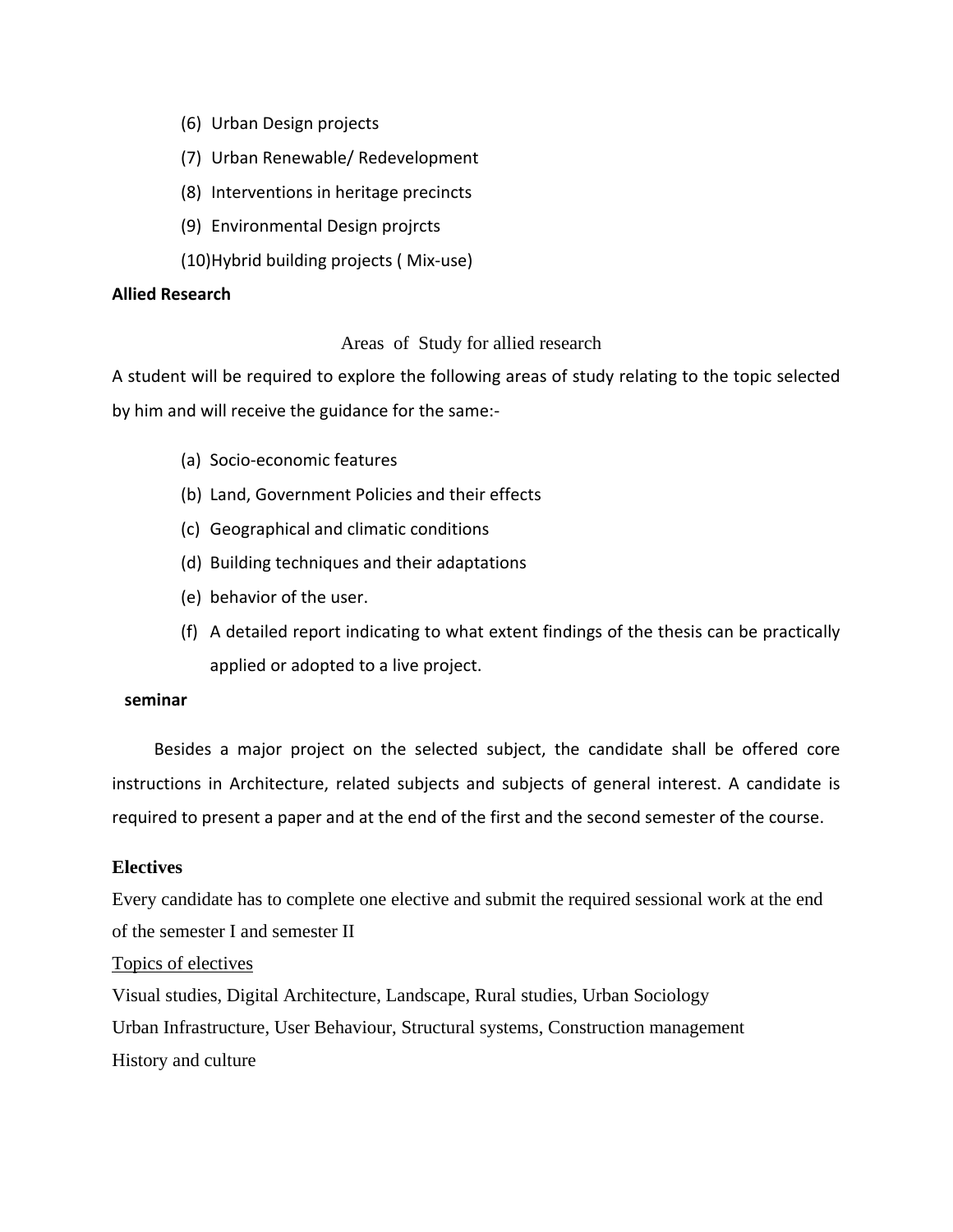#### **Scheme of examinations for SEMESTER I Master of Architecture M. Arch. (by Research ) partly by papers ( CONDUCTED BY COLLEGE)**

|                             | Teaching scheme |                | total          |                |
|-----------------------------|-----------------|----------------|----------------|----------------|
| Semester I                  | lecture         | Studio         | total          | credits        |
| Architectural research      | $\overline{2}$  | $\overline{2}$ | 4              | 4              |
| Allied research             | $\overline{2}$  | $\overline{2}$ | 4              | 4              |
| <b>Research Methodology</b> | $\overline{2}$  |                | $\overline{2}$ | $\overline{2}$ |
| Architectural theories 1    | $\overline{2}$  |                | $\overline{2}$ | $\overline{2}$ |
| Elective1                   |                 | $\mathfrak{p}$ | $\overline{2}$ | $\mathcal{P}$  |
| Seminar                     |                 | $\overline{2}$ | $\overline{2}$ | $\mathfrak z$  |
| Research work               |                 | 8              | 8              | 8              |
| total                       | 8               | 16             | 24             | 24             |

SCHEME OF EXAMINATION SEMESTER I

|                                  |                   | <b>Examination Scheme</b> |                  |       |  |
|----------------------------------|-------------------|---------------------------|------------------|-------|--|
| <b>EXAM CONDUCTED BY COLLEGE</b> | Theory<br>(paper) | Sessional work            |                  |       |  |
| Semester I                       |                   | Internal                  | External<br>viva | Total |  |
| Architectural research           |                   | 100                       | 100              | 200   |  |
| Allied research                  |                   | 100                       | $- -$            | 100   |  |
| <b>Research Methodology</b>      | 100               | $-$                       |                  | 100   |  |
| Architectural theories 1         | 100               |                           |                  | 100   |  |
| Electives 1                      |                   | 100                       |                  | 100   |  |
| Seminar                          |                   | 100                       |                  | 100   |  |
| total                            |                   |                           |                  | 700   |  |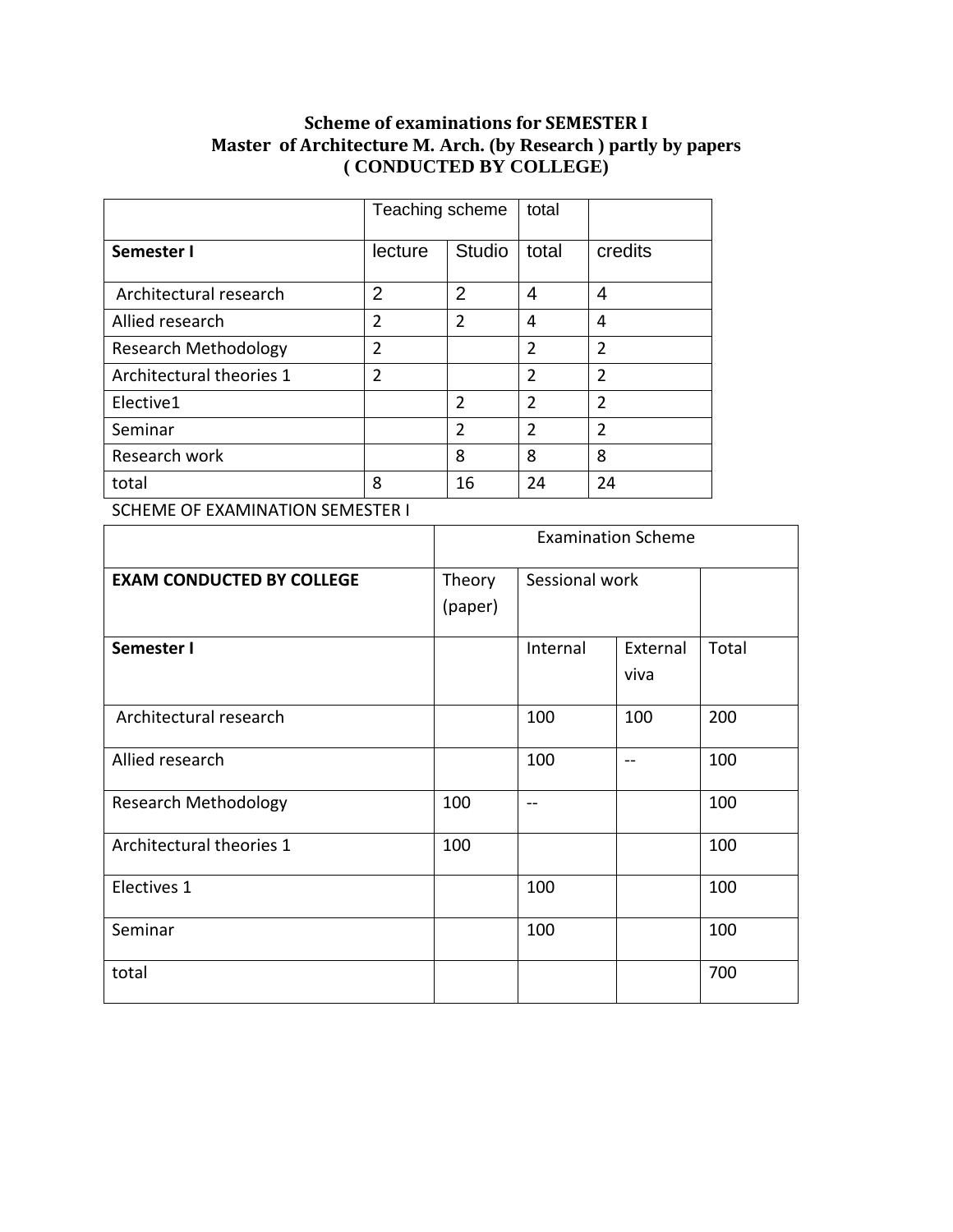#### SEMESTER I

#### **Research Methods I**

Types of Research: Historical Research, Descriptive Research, Experimental Research

Research Methods: Survey, Comparative Research, Co relational Methods

Research sample and methods of sampling

Review of related literature

Research Design‐ Research plan and research questions

Tools and Techniques of research

# **Critical Theory I**

1.0 What is Critical Theory?

2.0 What are the effects of Critical Theory?

3.0 Research Approaches

4.0 Building a World View

4.1 Structuralism 4.12 Meaning 4.13 Applied Structuralism 4.2 Post-Structuralism 4.21 Deconstruction 4.22 Deconstructivist Strategies 4.23 Reality & Hyper-reality 4.24 The Post Modern World View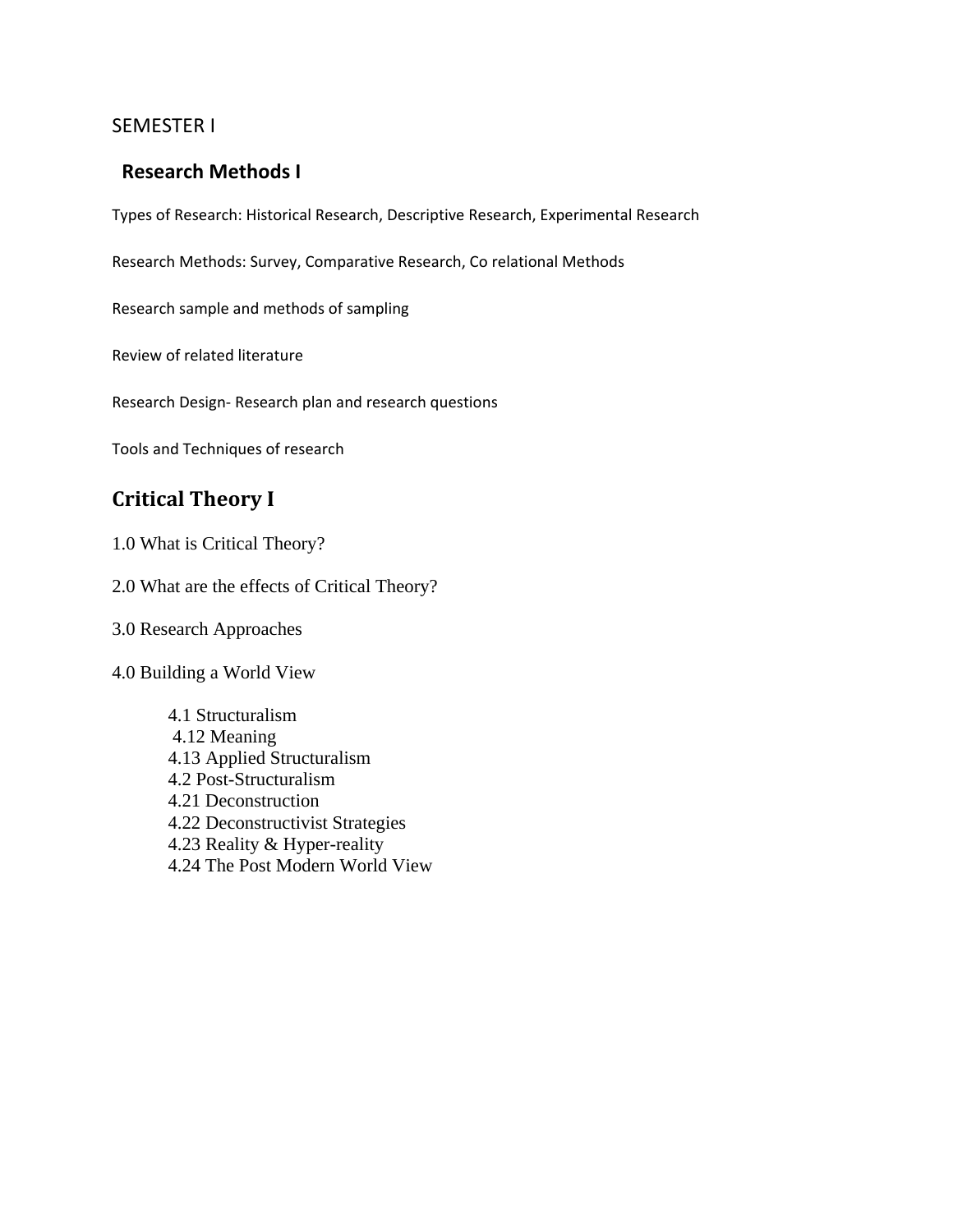## **SEMESTER II**

|                             | Teaching scheme             |                | total                       |                |
|-----------------------------|-----------------------------|----------------|-----------------------------|----------------|
| Semester II                 | lecture                     | <b>Studio</b>  | total                       | credits        |
| Architectural research      | 2                           | $\overline{2}$ | 4                           | 4              |
| Allied research             | 2                           |                | $\overline{2}$              | $\overline{2}$ |
| <b>Research Methodology</b> | $\overline{2}$              |                | $\overline{c}$              | $\overline{2}$ |
| Architectural theories 1    | $\mathcal{D}_{\mathcal{A}}$ |                | $\mathfrak{D}_{1}^{(1)}$    | $\mathfrak{D}$ |
| Elective1                   |                             | っ              | $\mathcal{D}_{\mathcal{A}}$ | $\overline{2}$ |
| Seminar                     |                             | ◠              | $\overline{2}$              | $\overline{2}$ |
| Research work               |                             | 10             | 10                          | 8              |
| total                       | 8                           | 16             | 24                          | 24             |

|                             |                   | <b>Examination Scheme</b> |                  |       |  |
|-----------------------------|-------------------|---------------------------|------------------|-------|--|
| Semester II                 | Theory<br>(paper) | Sessional work            |                  |       |  |
|                             |                   | Internal                  | External<br>viva | Total |  |
| Architectural research      |                   | 100                       | 150              | 250   |  |
| Allied research             |                   | 100                       | $\sim$ $\sim$    | 100   |  |
| <b>Research Methodology</b> | 100               |                           |                  | 100   |  |
| Architectural theories 1    | 100               |                           |                  | 100   |  |
| Electives                   |                   | 50                        |                  | 50    |  |
| Seminar                     |                   | 100                       |                  | 100   |  |
| total                       |                   |                           |                  | 700   |  |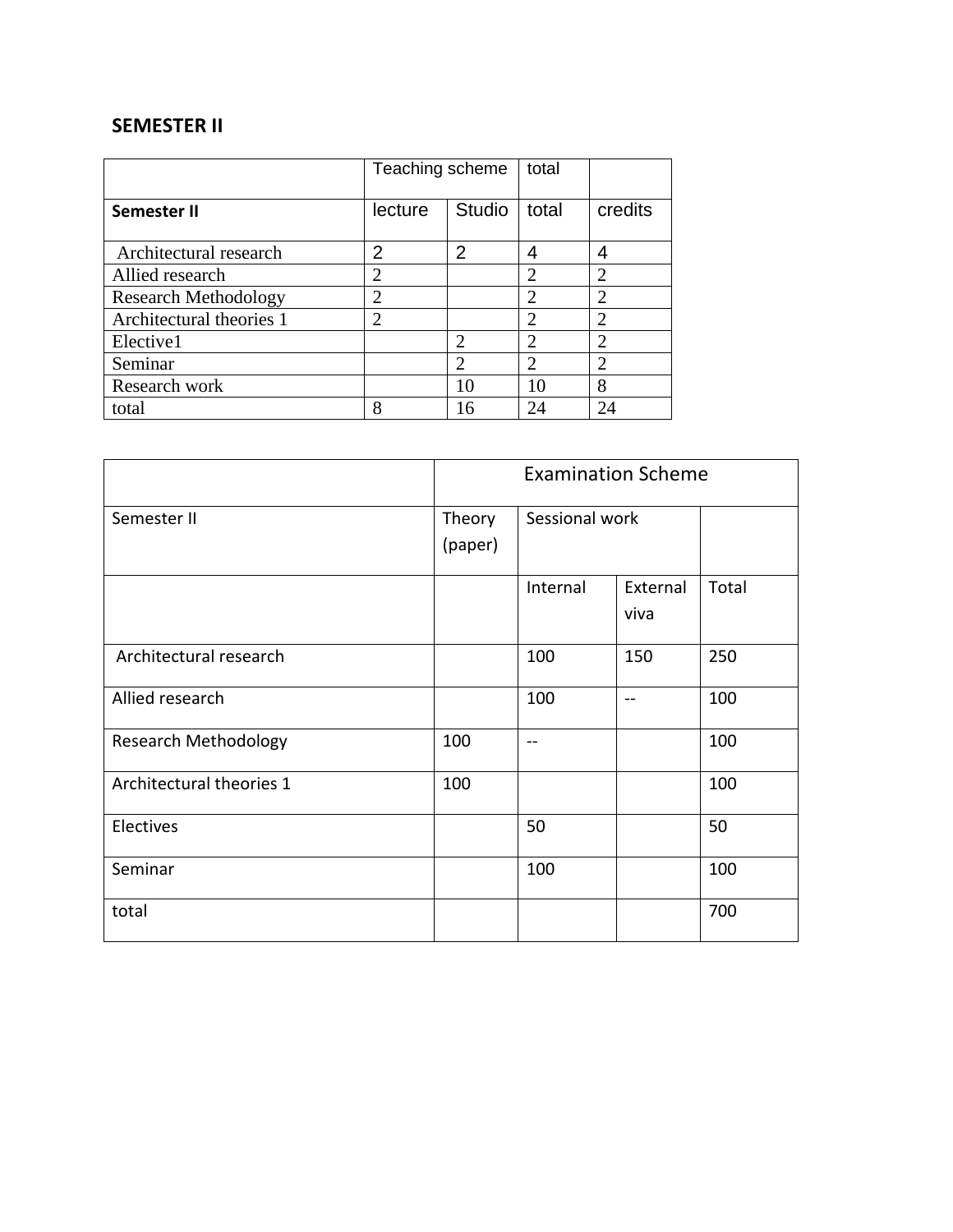Semester II

## **Research Methods II**

Research management

Collection of data

Qualitative and Quantitative methods of Data analysis

Computer applications for data analysis

# **Critical Theory II**

1.0 A Brief Introduction to Ideas relating to: Philosophy; Plato's 'Theory of Forms', Plato's Cave; Aristotle's Categories; Rational and Empirical Thinking; Descartes; Hegel; Immanuel Kant

2.0 Structuralism:

3.0 Postmodernism and Architecture, Eco's definition

4.0 Critical Theory in Architecture (texts and architecture)

5.0 Critical Theory and Architectural Analysis 5.1 Strategies of Analysis and Synthesis: 5.11CONTEXTUALISE 5.12DECONTEXTUALISE 5.13RECONTEXTUALISE

THINKING CRITICALLY Identify and characterize arguments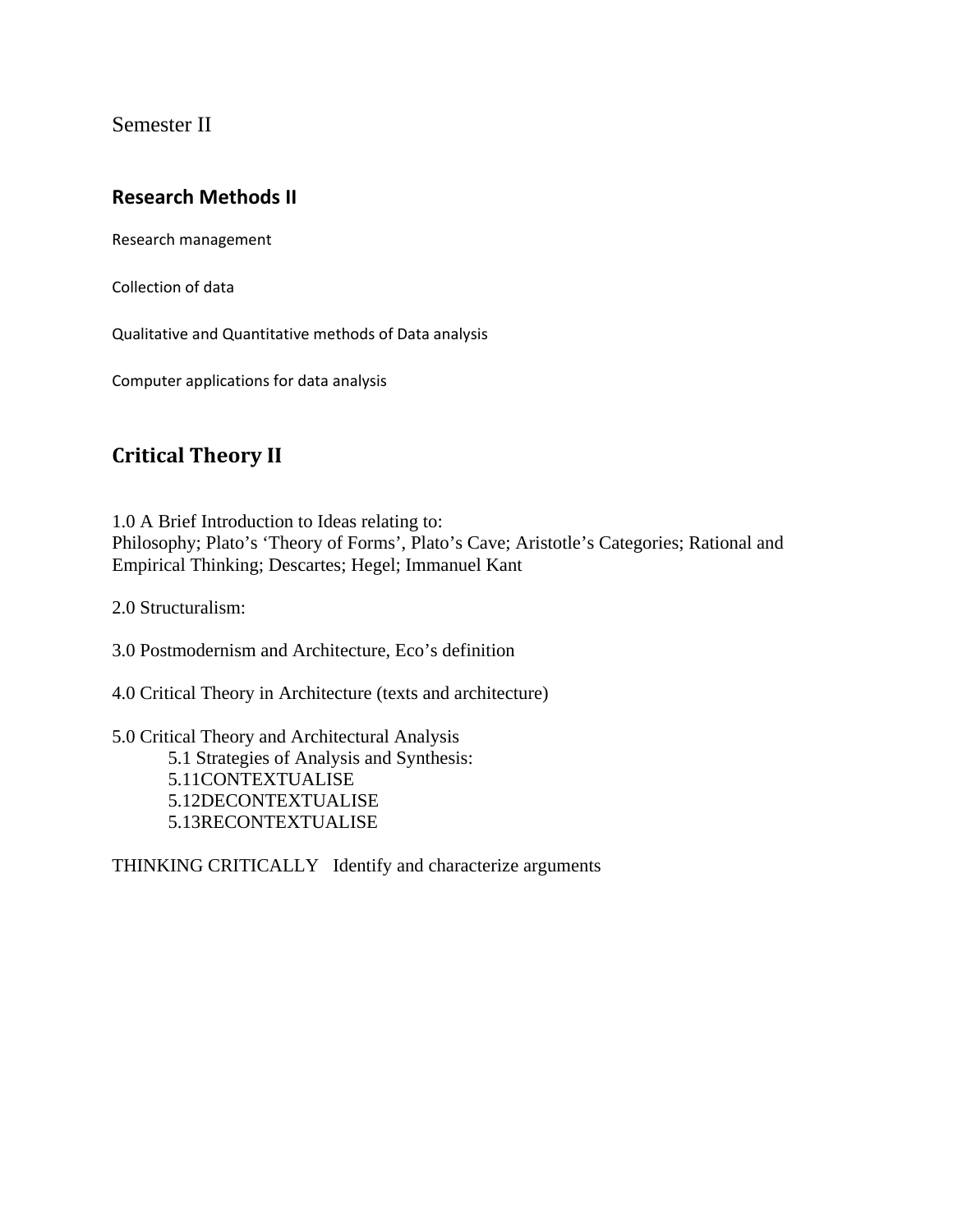#### **SEMESTER III**

|                             | Teaching<br>scheme       |                | total          |                |
|-----------------------------|--------------------------|----------------|----------------|----------------|
| Semester III                | <b>Studio</b><br>lecture |                | total          | credits        |
|                             |                          |                |                |                |
| Architectural research      |                          | 6              | 6              | 6              |
| Allied research             | 2                        |                | $\overline{2}$ | $\overline{2}$ |
| <b>Research Methodology</b> | $\overline{2}$           | $\overline{2}$ | 4              | 4              |
| Research work               |                          | 12             | 12             | 12             |
|                             | 4                        | 20             | 24             | 24             |

|                                  | <b>Examination Scheme</b> |                |          |       |
|----------------------------------|---------------------------|----------------|----------|-------|
| <b>EXAM CONDUCTED BY COLLEGE</b> | Theory<br>(paper)         | Sessional work |          |       |
|                                  |                           |                |          |       |
|                                  |                           | Internal       | External | Total |
|                                  |                           |                | viva     |       |
| Architectural research           |                           | 200            | 100      | 300   |
| Allied research                  |                           | 200            |          | 200   |
| <b>Research Methodology</b>      |                           | 100            |          | 100   |
| total                            |                           |                |          | 600   |